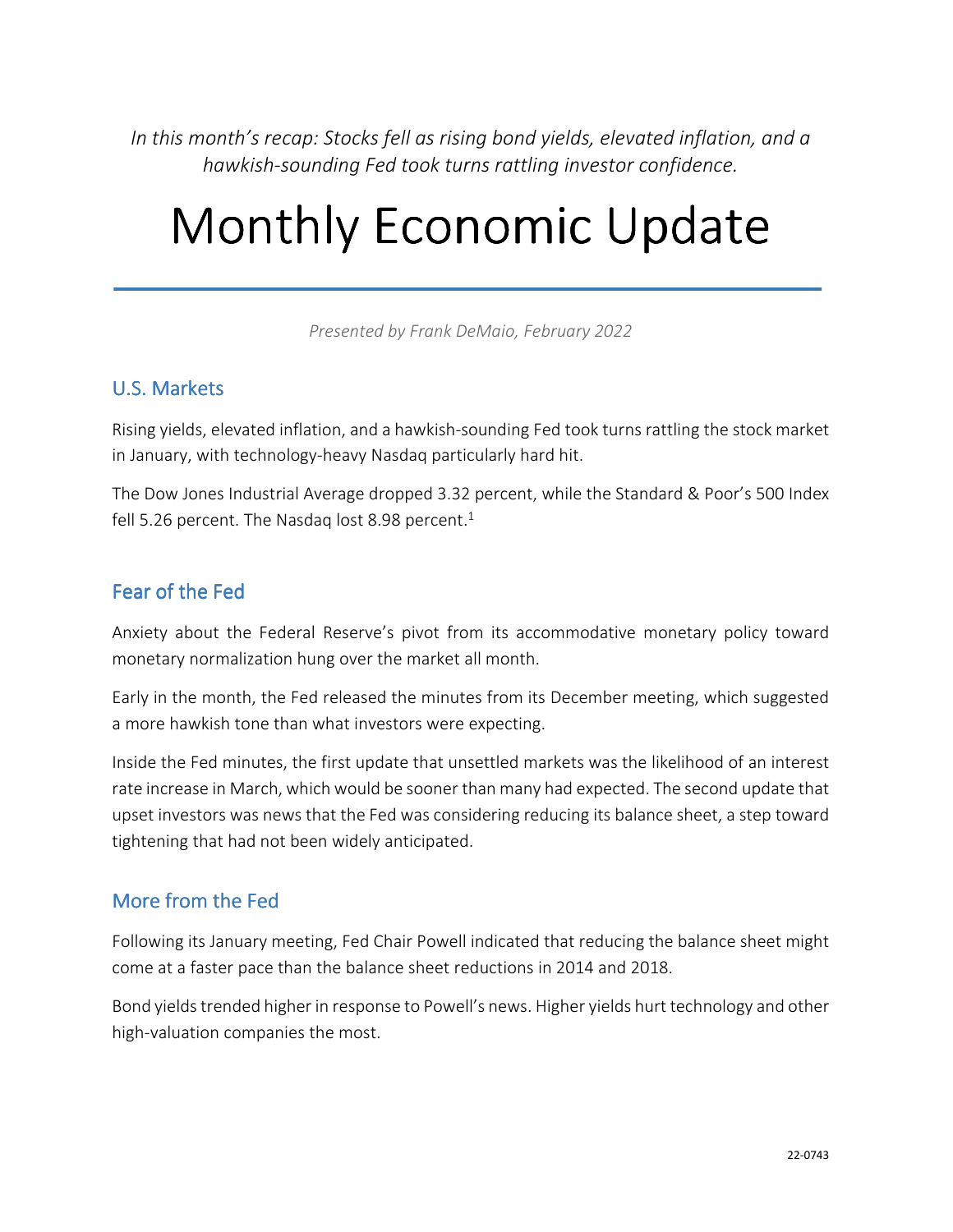#### Economic Recovery

Amid the stock market turbulence, the underlying fundamentals showed a solid economic recovery. Unemployment fell, housing was strong, and fourth-quarter Gross Domestic Product rose beyond consensus expectations. But hot inflation tempered enthusiasm.

#### **Earnings Underway**

A strong start to the fourth quarter earnings season caught investor's attention. Of the 33 percent of the companies comprising the S&P 500 Index that reported by month's end, 77 percent reported earnings above Wall Street estimates. While the total "beat" percentage was higher than average, the amount by which earnings actually beat analysts' estimates was by a narrower margin.<sup>2</sup>

Stocks rallied sharply in the final two sessions, taking the edge off an otherwise challenging month for investors.

#### Sector Scorecard

Except for Energy (+17.07 percent), all industry sectors closed the month with losses, including Communications Services (-8.27 percent), Consumer Discretionary (-13.23 percent), Consumer Staples (-1.05 percent), Financials (-1.33 percent), Health Care (-7.07 percent), Industrials (-5.54 percent), Materials (-7.70 percent), Real Estate (-8.48 percent), Technology (-10.09 percent), and Utilities (-3.86 percent).<sup>3</sup>

### What Investors May Be Talking About in February

With the fourth quarter earnings season well underway, investors will continue to focus on earnings reports throughout the month. Expect investors to continue to focus on quarterly reports from high-valuation growth companies.

Earnings from such companies may have a high bar to clear with investors amid expectations for a continued climb in bond yields.

As investors saw in January, these high-multiple stocks can come under pressure as bond yields trend higher. The reason for this is twofold. First, when rates tick up, it's more difficult to forecast future earnings. Second, higher rates may increase a firm's cost of capital.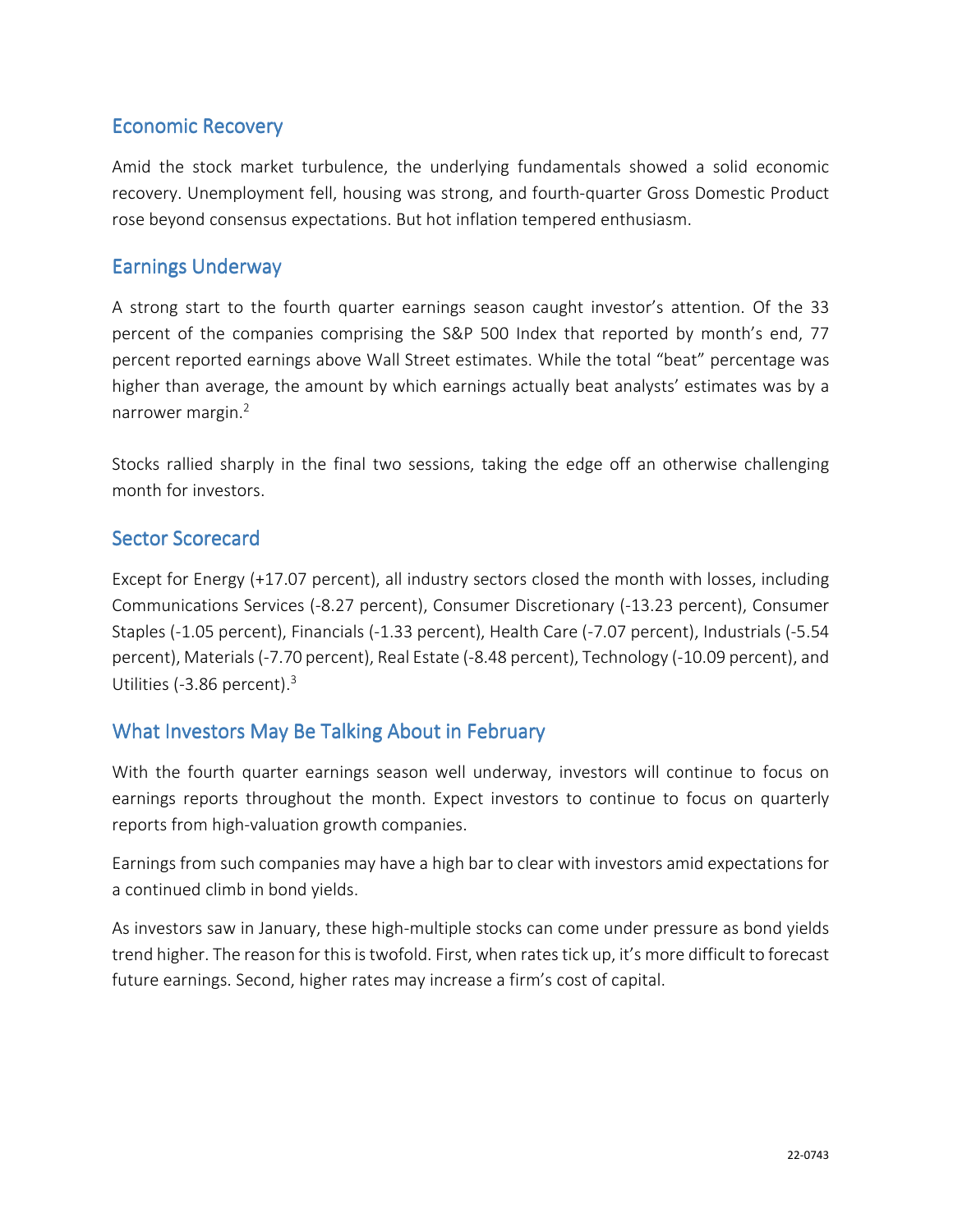#### TIP OF THE MONTH



*Students who want to enter college this fall should complete the FAFSA early in the year to increase eligibility for student aid. After completing it, they should apply for scholarships as soon as possible.*

#### World Markets

Overseas markets fell in tandem with the U.S., as the MSCI-EAFE Index sank 5.76 percent in January.<sup>4</sup>

Major European markets were broadly lower, with losses in Germany (-2.60 percent) and France (-2.15 percent). The U.K. was the only major European exchange that saw a gain (+1.08 percent).<sup>5</sup>

Pacific Rim markets were mostly down as well. Australia lost 6.35 percent and Japan dropped 6.22 percent. Hong Kong bucked the trend, gaining 1.73 percent.<sup>6</sup>

#### **Indicators**

Gross Domestic Product: The rate of economic expansion in the fourth quarter exceeded economists' expectations, rising 6.9 percent—triple the growth rate of the third quarter. While the headline number was strong, two concerns emerged: Much of the growth was due to inventory build-up, and the price index for personal consumption expenditures (an inflation measure) accelerated from the third quarter, climbing 6.5 percent.<sup>7</sup>

Employment: Hiring slowed in December, with employers adding just 199,000 jobs—well below consensus estimates. The unemployment rate dropped to 3.9 percent, while wage growth rose 4.7 percent from a year ago, signaling a tight labor market. The December jobs report reflects data prior to the start of the Omicron variant spread in late December.<sup>8</sup>

Retail Sales: Retail sales declined by 1.9 percent. The spread of Omicron and early consumer holiday buying in response to possible inventory shortages dampened spending in December.<sup>9</sup>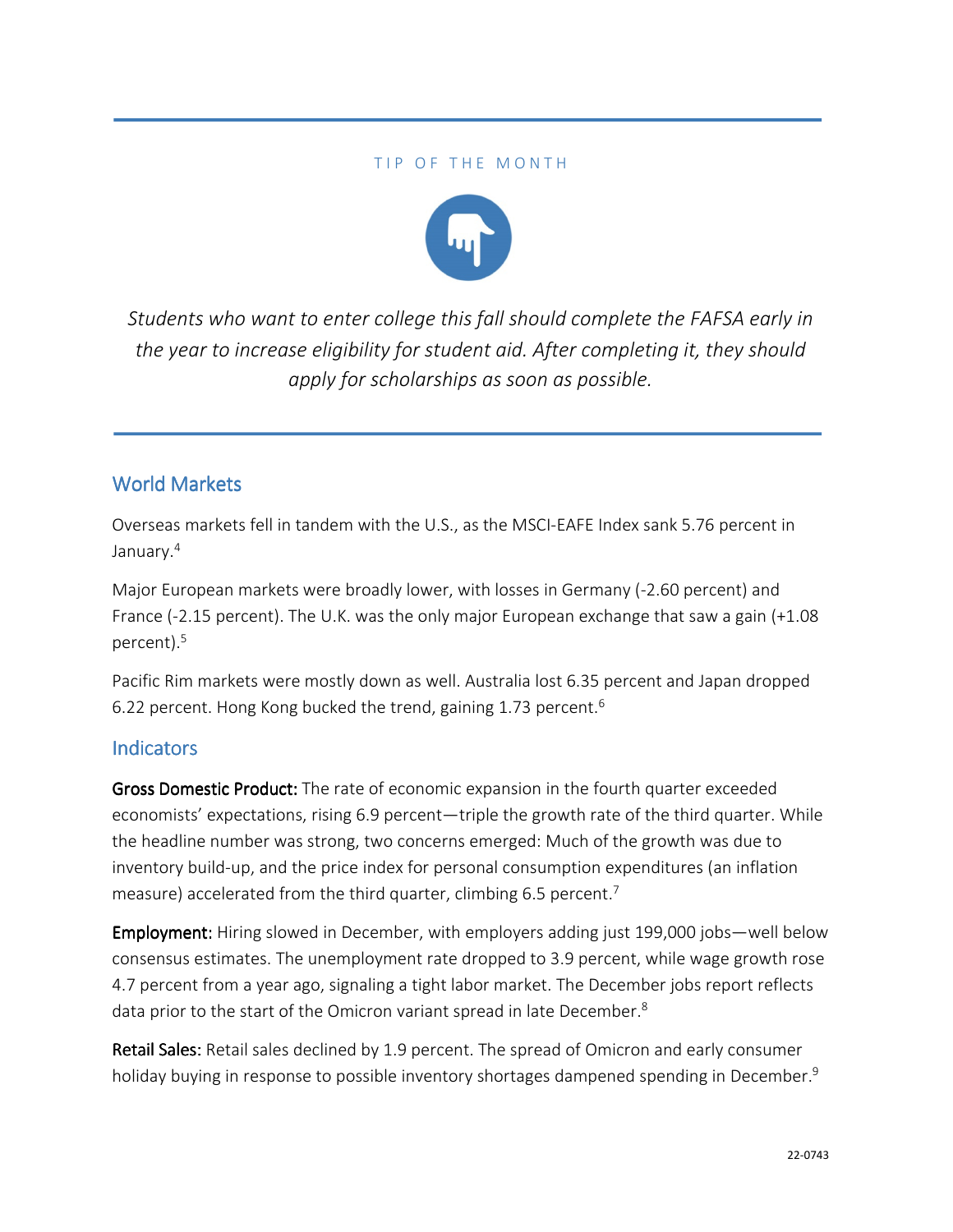Industrial Production: Industrial production contracted 0.1 percent. This dip was attributed to a decline in auto production and a drop in utility output due to warmer weather.<sup>10</sup>

Housing: Housing starts rose by 1.9 percent in the final month of 2021, helped by the warmest December on record. This increase occurred despite rising lumber prices and higher mortgage rates. $^{11}$ 

Existing home sales slipped 4.6 percent, hampered by a higher year-over-year median sales price (+15.8 percent) and tight inventory.<sup>12</sup>

New home sales surged by 11.9 percent. With new homes, higher mortgage rates did not discourage buyers. $^{13}$ 

Consumer Price Index: Consumer prices rose 0.5 percent in December, with inflation climbing 7.0 percent from a year ago. This year-over-year increase was the highest since  $1982.^{14}$ 

Durable Goods Orders: Durable goods orders declined 0.9 percent to their lowest level since April 2020, reflecting the impact of the Omicron surge.<sup>15</sup>

#### QUOTE OF THE MONTH



*"What lies behind us and what lies before us are tiny matters compared to what lies within us."* 

*RALPH WALDO EMERSON*

### The Fed

The Federal Open Market Committee (FOMC) at its January meeting left rates unchanged, though officials signaled that rates would likely be raised at its next meeting in March.

The Fed also approved one last round of bond purchases, bringing quantitative easing to an end by March.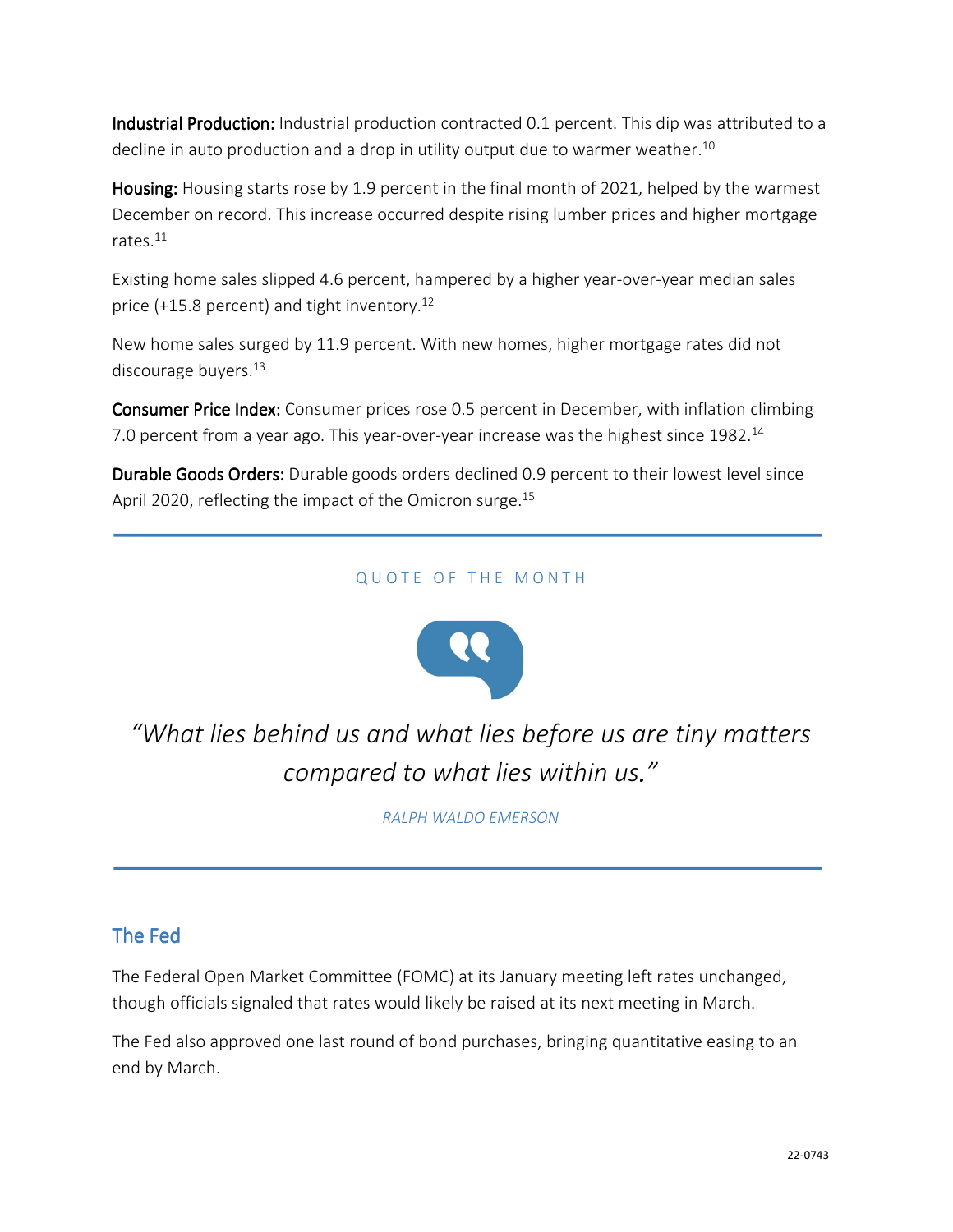The FOMC did not offer details on its plan to shrink the Fed's balance sheet. But Fed Chair Powell indicated that shrinking the Fed's asset holdings may occur at a faster rate than in past periods of balance sheet reductions.<sup>16</sup>

| <b>MARKET INDEX</b>   | <b>Y-T-D CHANGE</b> | January 2022 |
|-----------------------|---------------------|--------------|
| <b>DJIA</b>           | $-3.32%$            | $-3.32%$     |
| <b>NASDAQ</b>         | $-8.98%$            | $-8.98%$     |
| S&P 500               | $-5.26%$            | $-5.26%$     |
|                       |                     |              |
| <b>BOND YIELD</b>     | $Y-T-D$             | January 2022 |
| <b>10 YR TREASURY</b> | .27%                | 1.78%        |

Sources: Yahoo Finance, January 31, 2022.

The market indexes discussed are unmanaged and generally considered representative of their respective markets. Individuals cannot directly invest in unmanaged indexes. Past performance does not guarantee future results. U.S. Treasury Notes are guaranteed by the federal government as to the timely payment of principal and interest. However, if you sell a Treasury Note prior to maturity, it may be worth more or less than the original price paid.

#### THE MONTHLY RIDDLE



## *Add missing vowels to these three trios of letters to get the sixletter names of three different countries: PNM, MXC, KWT.*

*LAST MONTH'S RIDDLE: The English language has a noun with three consecutive double letters in it. The word is 10 letters long, and it describes a job involving math. What is this word?* 

*ANSWER: Bookkeeper.*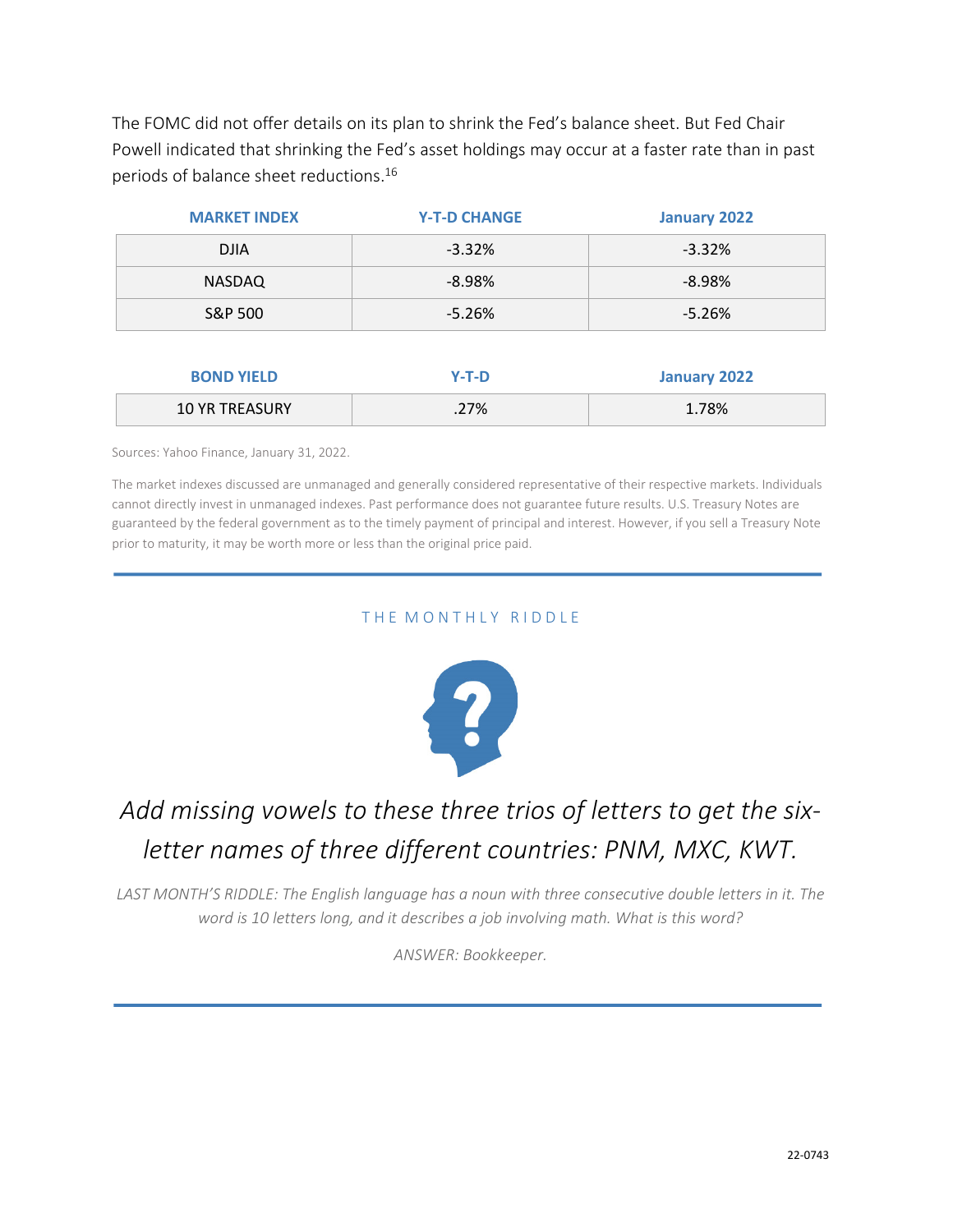#### Frank DeMaio may be reached at 603-641-1010 or fdemaio@jtdfinancial.com www.jtdfinancial.com

#### Know someone who could use information like this?

Please feel free to send us their contact information via phone or email. (Don't worry – we'll request their permission before adding them to our mailing list.)

This material was prepared by MarketingPro, Inc., and does not necessarily represent the views of the presenting party, nor their affiliates. The information herein has been derived from sources believed to be accurate. Please note - investing involves risk, and past performance is no guarantee of future results. Investments will fluctuate and when redeemed may be worth more or less than when originally invested. This information should not be construed as investment, tax or legal advice and may not be relied on for the purpose of avoiding any Federal tax penalty. This is neither a solicitation nor recommendation to purchase or sell any investment or insurance product or service, and should not be relied upon as such. All market indices discussed are unmanaged and are not illustrative of any particular investment. Indices do not incur management fees, costs, or expenses. Investors cannot invest directly in indices. All economic and performance data is historical and not indicative of future results. The Dow Jones Industrial Average is a price-weighted index of 30 actively traded blue-chip stocks. The NASDAQ Composite Index is a market-weighted index of all over-the-counter common stocks traded on the National Association of Securities Dealers Automated Quotation System. The Standard & Poor's 500 (S&P 500) is a market-cap weighted index composed of the common stocks of 500 leading companies in leading industries of the U.S. economy. The Russell 2000 Index measures the performance of the small-cap segment of the U.S. equity universe. The CBOE Volatility Index® (VIX®) is a key measure of market expectations of near-term volatility conveyed by S&P 500 stock index option prices. NYSE Group, Inc. (NYSE:NYX) operates two securities exchanges: the New York Stock Exchange (the "NYSE") and NYSE Arca (formerly known as the Archipelago Exchange, or ArcaEx®, and the Pacific Exchange). NYSE Group is a leading provider of securities listing, trading and market data products and services. The New York Mercantile Exchange, Inc. (NYMEX) is the world's largest physical commodity futures exchange and the preeminent trading forum for energy and precious metals, with trading conducted through two divisions – the NYMEX Division, home to the energy, platinum, and palladium markets, and the COMEX Division, on which all other metals trade. The SSE Composite Index is an index of all stocks (A shares and B shares) that are traded at the Shanghai Stock Exchange. The CAC-40 Index is a narrow-based, modified capitalization-weighted index of 40 companies listed on the Paris Bourse. The FTSEurofirst 300 Index comprises the 300 largest companies ranked by market capitalization in the FTSE Developed Europe Index. The FTSE 100 Index is a share index of the 100 companies listed on the London Stock Exchange with the highest market capitalization. Established in January 1980, the All Ordinaries is the oldest index of shares in Australia. It is made up of the share prices for 500 of the largest companies listed on the Australian Securities Exchange. The S&P/TSX Composite Index is an index of the stock (equity) prices of the largest companies on the Toronto Stock Exchange (TSX) as measured by market capitalization. The Hang Seng Index is a free float-adjusted market capitalization-weighted stock market index that is the main indicator of the overall market performance in Hong Kong. The FTSE TWSE Taiwan 50 Index is a capitalization-weighted index of stocks comprising 50 companies listed on the Taiwan Stock Exchange developed by Taiwan Stock Exchange in collaboration with FTSE. The MSCI World Index is a free-float weighted equity index that includes developed world markets and does not include emerging markets. The Mexican Stock Exchange, commonly known as Mexican Bolsa, Mexbol, or BMV, is the only stock exchange in Mexico. The U.S. Dollar Index measures the performance of the U.S. dollar against a basket of six currencies. Additional risks are associated with international investing, such as currency fluctuations, political and economic instability, and differences in accounting standards. This material represents an assessment of the market environment at a specific point in time and is not intended to be a forecast of future events or a guarantee of future results. MarketingPro, Inc. is not affiliated with any person or firm that may be providing this information to you. The publisher is not engaged in rendering legal, accounting, or other professional services. If assistance is needed, the reader is advised to engage the services of a competent professional.

#### CITATIONS:

1. WSJ.com, January 31, 2022 2. Insight.FactSet.com, January 28, 2022 3. SectorSpdr.com, January 31, 2022 4. MSCI.com, January 31, 2022 5. MSCI.com, January 31, 2022 6. MSCI.com, January 31, 2022 7. WSJ.com, January 27, 2022 8. WSJ.com, January 7, 2022 9. WSJ.com, January 14, 2022 10. MarketWatch.com, January 14, 2022 11. CNBC.com, January 19, 2022 12. CNBC.com, January 20, 2022